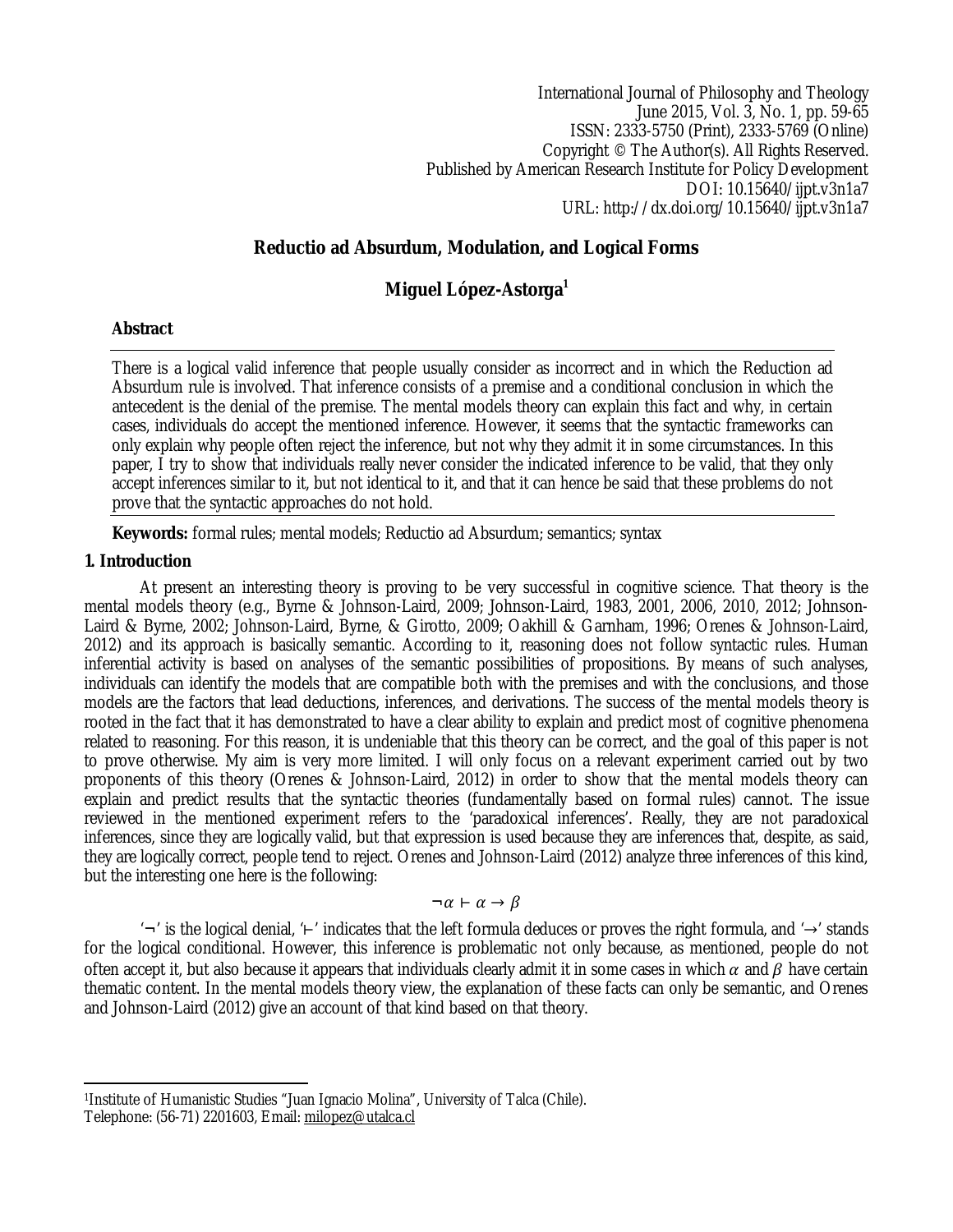But the most important point for this paper is that, although Orenes and Johnson-Laird (2012) seem to acknowledge that the syntactic theories can also explain why people generally reject these inferences, in the same way they appear to state that the explanation of why the inferences are accepted in certain cases cannot be based on a syntactic account, since it is a semantic fact. As said, I will not try to question or undermine the mental models theory. I only wish to prove, in the next pages, that Orenes and Johnson-Laird´s (2012) experiment do not demonstrate that there is a phenomenon that can be explained by the mental models theory and not following a formal view. My main thesis is that the versions of this inference that are often accepted do not truly have the same structure or the same logical form as the versions that tend to be rejected. Thus, I will argue that Orenes and Johnson-Laird´s (2012) experiment cannot be considered to be a crucial experiment that proves that the mental models theory is correct and that the syntactic frameworks do not hold, at least with regard to the type of inference indicated above. To do this, firstly, I will comment in more details the characteristics of that inference and the difficulties linked to it. Secondly, I will expose the accounts that can be given both from the mental models theory and from syntactic approaches in order to explain why individuals tend to reject the inference. Thirdly, I will describe Orenes and Johnson-Laird´s (2012) explanation of why the inference is accepted under certain circumstances and indicate which, according to them, those circumstances are. Finally, I will try to show that the versions that usually are admitted are not really inferences of the same kind as those that are generally rejected, and that Orenes and Johnson-Laird (2012) experiment is not the best experiment for proving that human beings think by means of mental models.

## **2. The Problem**

The problem is, as mentioned, that people do not often admit inferences such as this one: "It won´t rain today. Does it follow that if it does rain today then the forecast is right" (Orenes & Johnson-Laird, 2012, p. 374). And this a problem because it is clear that the logical structure of this reasoning task is as follows:

 $\neg p$ *Ergo* $p \rightarrow q$ 

And, as also said,  $\neg \alpha \vdash \alpha \rightarrow \beta$  is a valid inference. This last statement can be easily checked considering Gentzen´s propositional calculus. If we assume that '∧' is the logical conjunction, the derivation would be similar to the following:

- (1)  $\neg \alpha$  (Premise)
- (2)  $\alpha$  (Supposition)
- (3)  $\neg \beta$  (Supposition)
- (4)  $\alpha \wedge \neg \alpha$  ( $\wedge$  Introduction 1, 2)
- (5)  $\neg \neg \beta$  (Reductio ad Absurdum 3-4)
- (6)  $\beta$  ( $\neg$  Elimination 5)
- (7)  $\alpha \rightarrow \beta$  ( $\rightarrow$  Introduction 2-6)

Thus, if human reasoning followed rules such as those of Gentzen´s propositional calculus, people would generally accept inferences with this logical structure. Nonetheless, Orenes and Johnson-Laird (2012) think that the explanation of this fact is not complex and show how the mental models theory can give an account of it.

## **3. The Explanation from the Mental Models Theory**

According to the mental models theory, the possibilities to which a conditional proposition refers are, in principle, those corresponding to the true cases of the material interpretation of it. Thus, if it is assumed that '1' stands for truth and '0' stands for falsehood, such possibilities are the cases with 1 in Table 1.

**Table 1: Truth Table Corresponding to the Material Interpretation of Conditional**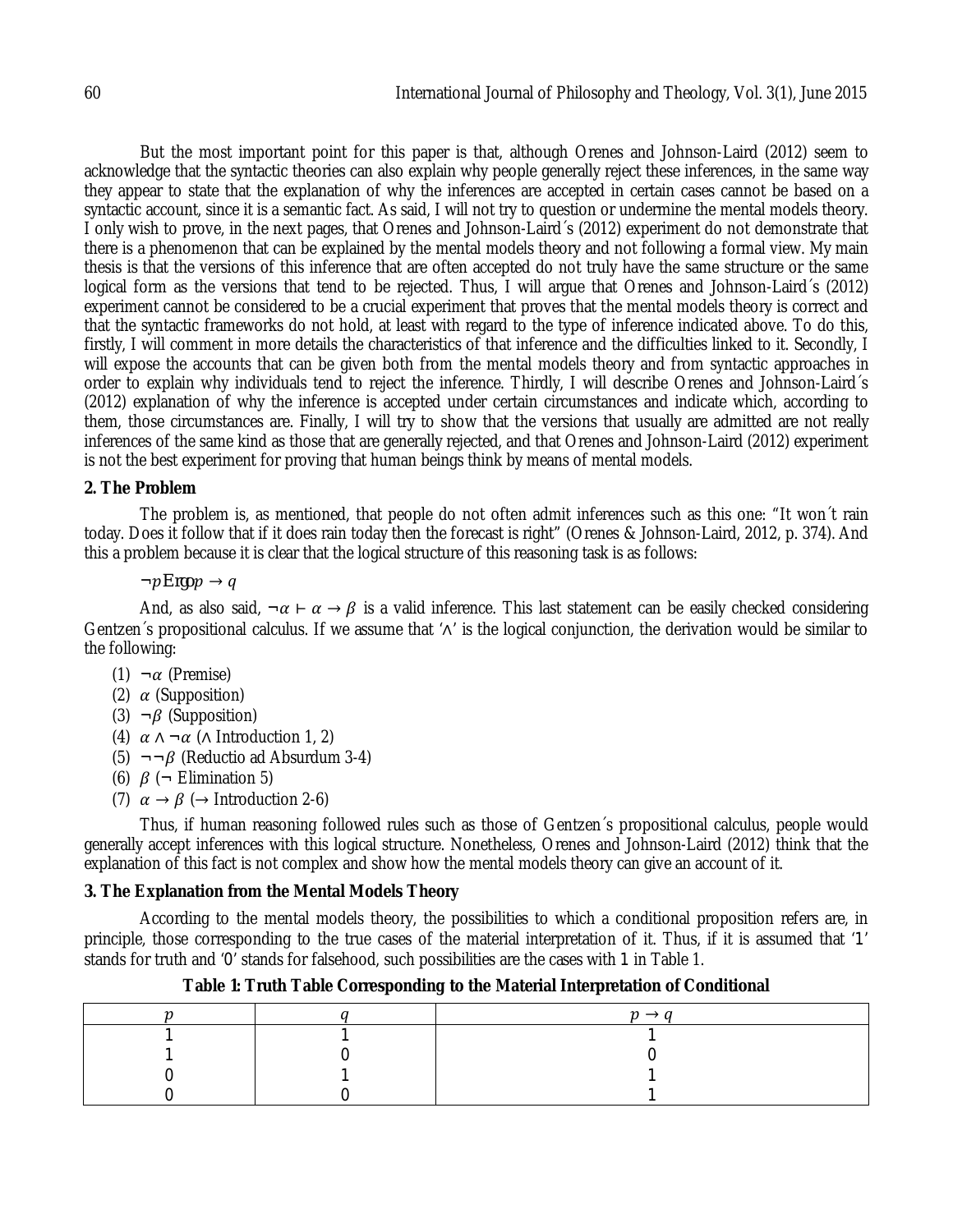$$
p & q \\
\neg p & q \\
\neg p & \neg q
$$

Note that the structure  $p\&\neg q$  is not possible because it corresponds to the only case in which  $v(p \rightarrow q)$  = 0, i.e., to the case in which  $v(p) = 1$  and  $v(q) = 0$ . Therefore, it can also be said that, for the example quoted in the previous section, the models of its conclusion are the following:

It rains - The forecast is right

It does not rain – The forecast is right

It does not rain – The forecast is not right

An important point of the mental models theory is that only  $p \& q$  (that is, it rains – the forecast is right) is an explicit model. Individuals must make endeavors to take the other two models into account. Nevertheless, the most relevant aspect for this paper is that, according to Orenes and Johnson-Laird (2012), precisely this explicit model is not consistent with the premise  $\neg p$  (that is, it will not rain), and this is the reason that people do not accept inferences such as  $\neg \alpha \vdash \alpha \rightarrow \beta$ .  $\alpha \rightarrow \beta$  is related to three possibilities, and the first one of them (which is, in addition, the more explicit possibility) is not coherent with the premise. Obviously,  $p \& q$  can only be true if both  $p$  and  $q$  are true, and the premise indicates that  $p$  is false. In this way, from the mental models theory perspective, this fact is strong enough to explain why people tend to reject inferences of this kind. Nonetheless, as mentioned, this same fact can also be explained from a syntactic point of view. I will show it in the next part.

#### **4. The Syntactic Explanations**

Really, we can give several syntactic explanations of this problem, not only one. Some of them are even commented by Orenes and Johnson-Laird (2012), who mention that Rips (1994) proposes various accounts in this regard. One of those accounts is particularly interesting and is related to the idea that, when a conclusion is less informative than its premise (or premises), that conclusion tends not to be accepted. Evidently, to state  $\neg \alpha$  is more informative than to state  $\alpha \to \beta$ , and, therefore, as Orenes and Johnson-Laird (2012) acknowledge, a theory based on formal rules can also explain the difficulties linked to this paradoxical inference. Besides, there is other syntactic approach that is not considered by Orenes and Johnson-Laird (2012) and that can give its explanation too. The mental logic theory (e.g., Braine & O´Brien, 1998a; O´Brien, 2009) is that approach. According to this theory, human mind indeed works following formal rules, but those rules are not necessarily the rules of calculi such as Gentzen´s propositional calculus. The mental logic theory is based on empirical and experimental findings that seem to show that individuals do not often use certain logical rules. For example, as argued by Braine, Reiser, and Rumain (1998), because empirical evidence indicates that people do not usually apply the disjunction introduction rule, i.e., the rule  $\alpha$  –  $\alpha$  ∨  $\beta$  (' $\vee$ ' refers to the logical disjunction), the mental logic theory claims that individuals cannot be expected to use this rule in most cases. In the same way, this theory states that, although a contradiction such as  $\alpha \wedge \neg \alpha$ , which is needed for the application of the *Reductio ad Absurdum* rule, allows deriving any formula in Gentzen´s propositional calculus, such a contradiction only means that nothing can be drawn or that some premise is false in mental logic (Braine & O´Brien, 1998b).

This last point is important for the problem of this paper. Johnson-Laird (2010) says that contradictions are a difficulty for the syntactic theories, since, in principle, every formula can be deduced from a contradiction. Nevertheless, this thesis of the mental logic theory can overcome that difficulty. As indicated, it is possible to assume that human reasoning follows logical rules without considering mental logic to be equivalent to Gentzen´s calculus, and, in this way, contradictions are not longer a problem. But this discussion is especially relevant here because step 4 in the deduction above ( $\alpha \wedge \neg \alpha$ ) is a contradiction, and it can be thought that the fact that that contradiction is necessary for drawing  $\alpha \to \beta$  from  $-\alpha$  by itself explains why people tend not to accept the inference (even though it is logically valid).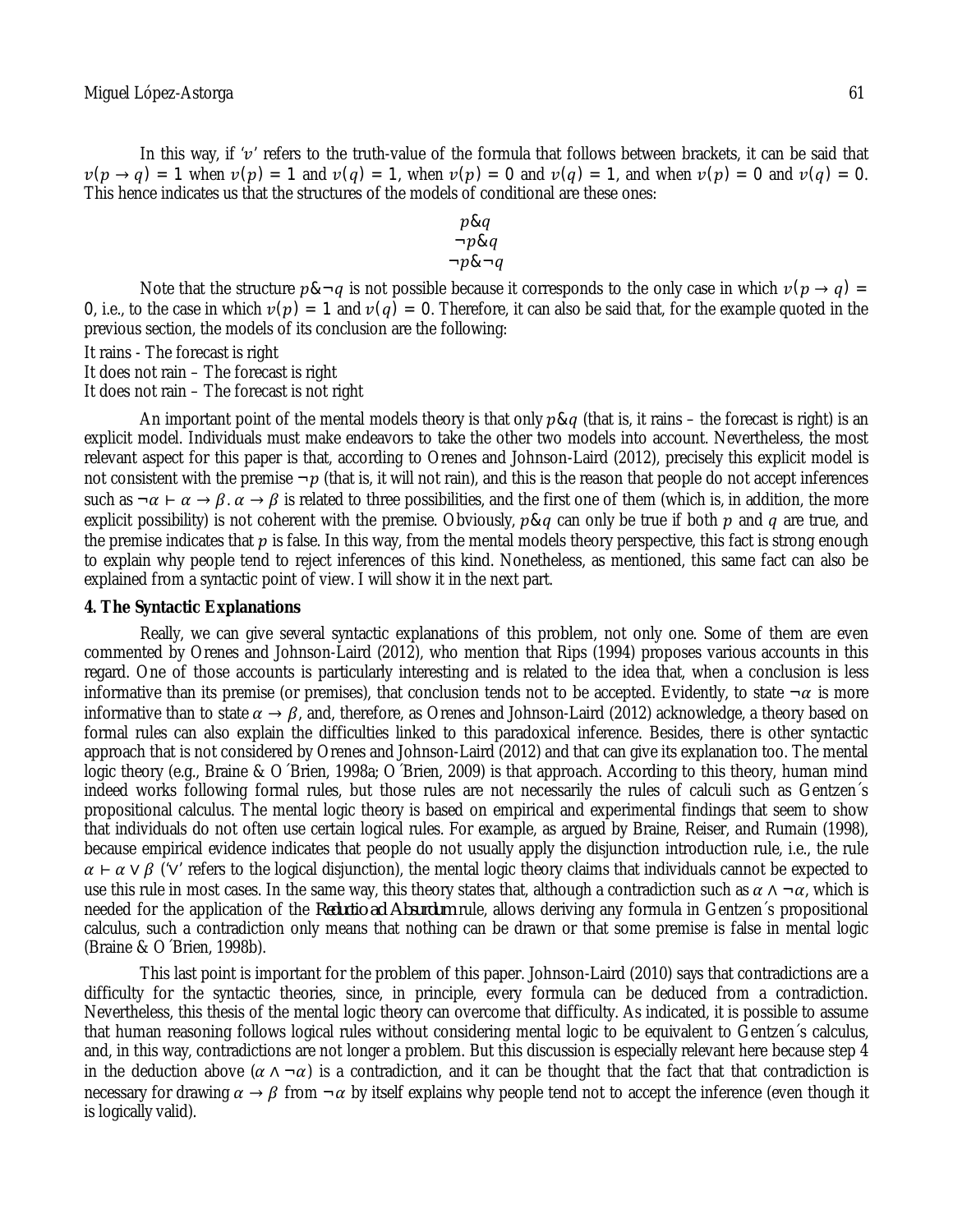However, the explanation given by the mental logic theory is really more detailed. Braine and O´Brien (1998b) explicitly study and analyze the problems of the inferences that have the logical structure  $\neg \alpha \vdash \alpha \rightarrow \beta$ (Braine & O´Brien, 1986b, pp. 206-207). In their view, the application of the conditional introduction rule (that is, the rule used in step 7 of the previous derivation) has certain restrictions. In particular, those restrictions are three:

(R1) A contradiction only allows deducing that a previous assumption is false (this restriction has already been commented above).

(R2) A supposition  $\alpha$  can become, by means of the use of the conditional introduction rule, the antecedent of a formula such as  $\alpha \to \beta$  only if it is consistent with the previous assumptions and suppositions.

(R3) When  $\alpha$  is supposed in order to apply the conditional introduction rule, no previous assumption contradicting  $\alpha$  can be used until the rule has been completely applied.

In this way, if the deduction above is taken into account, it can be said that (R2) prohibits step 2, (R1) shows that step 5 is questionable, and (R3) prohibits step 4. Therefore, it is not difficult for the mental logic theory to explain why people do not often accept the paradoxical inferences with the form  $\neg \alpha \vdash \alpha \rightarrow \beta$ . Nevertheless, it is true that the mental logic theory admits the possibility of "a deliberately counterfactual supposition" (Braine & O´Brien, 1998b, p. 206), that is, the possibility that, as an exception to (R2), step 2 is allowed. The idea appears to be that, while (R1) and (R3) do not admit exceptions, individuals can think about fictional scenarios in which some aspect of reality is different. However, in those cases, the assumptions being true cannot be considered. For example, if we imagine a hypothetical scenario in which elephants can fly, we cannot consider, at the same time, the fact that elephants cannot really fly. This means, for the previous deduction, that, in the case that step 2 was a deliberately counterfactual supposition, step 1 could not be considered. Thus, the final result would be a deduction similar to this one:

- (1)  $\alpha$  (Supposition)
- (2)  $\beta$  (Supposition)

Of course, step 2, instead of  $\beta$ , could be  $\neg \beta$ , but, in any case, it is clear that the deduction would not allow drawing  $\alpha \to \beta$ . So, following the mental logic theory, it is not surprising that people think that  $\alpha \to \beta$  cannot be derived from  $\neg \alpha$ .

It is hence obvious that syntactic frameworks can explain the problem of this paradoxical inference as well. However, as said. Orenes and Johnson-Laird (2012) refer to versions of the inference  $\neg \alpha \vdash \alpha \rightarrow \beta$  that individuals do accept, and, in their view, the mental models theory can also explain the latter fact and the syntactic theories cannot. The next section describes the characteristics of those versions and Orenes and Johnson-Laird´s (2012) explanation of why people accept them.

### **5. Modulation of Possibilities**

The mental models theory also raises that modulation mechanisms can be used in order to block possibilities. Meanings and pragmatic and contextual factors can have an influence on models and, for this reason, some of them can be removed or ignored. Thus, according to Orenes and Johnson-Laird (2012), in order that individuals admit inferences with the structure  $\neg \alpha \vdash \alpha \to \beta$ , the semantic content needs to be manipulated. In particular, it is necessary that the content of  $\beta$  is equivalent to that of the premise. Based on the previous example, this can be made by means of the following conditional statement: "If it rains today then the forecast is wrong" (Orenes& Johnson-Laird, 2012, p. 363). The idea is to keep the premise (*It won´t rain today*), to eliminate the original conclusion, and to take this last conditional as a new conclusion. In this way, the key is that, in their opinion, what really means the new conclusion is: "If it rains today, which it won´t, then the forecast is wrong, which it isn´t" (Orenes & Johnson-Laird, 2012, p. 364). And this new conclusion, as it can be noted, does not refer to the model inconsistent with the premise, because it truly only allows one model:

 $\neg p\&\neg q$ 

That is, it only allows this possibility:

It does not rain – The forecast is not wrong

Orenes and Johnson-Laird (2012), as indicated, carried out an experiment with the intent to check these theses and, indeed, their results seemed to demonstrate that they were right, since their participants tended to accept versions of the inference such as this one, which were called 'modulated versions' by them.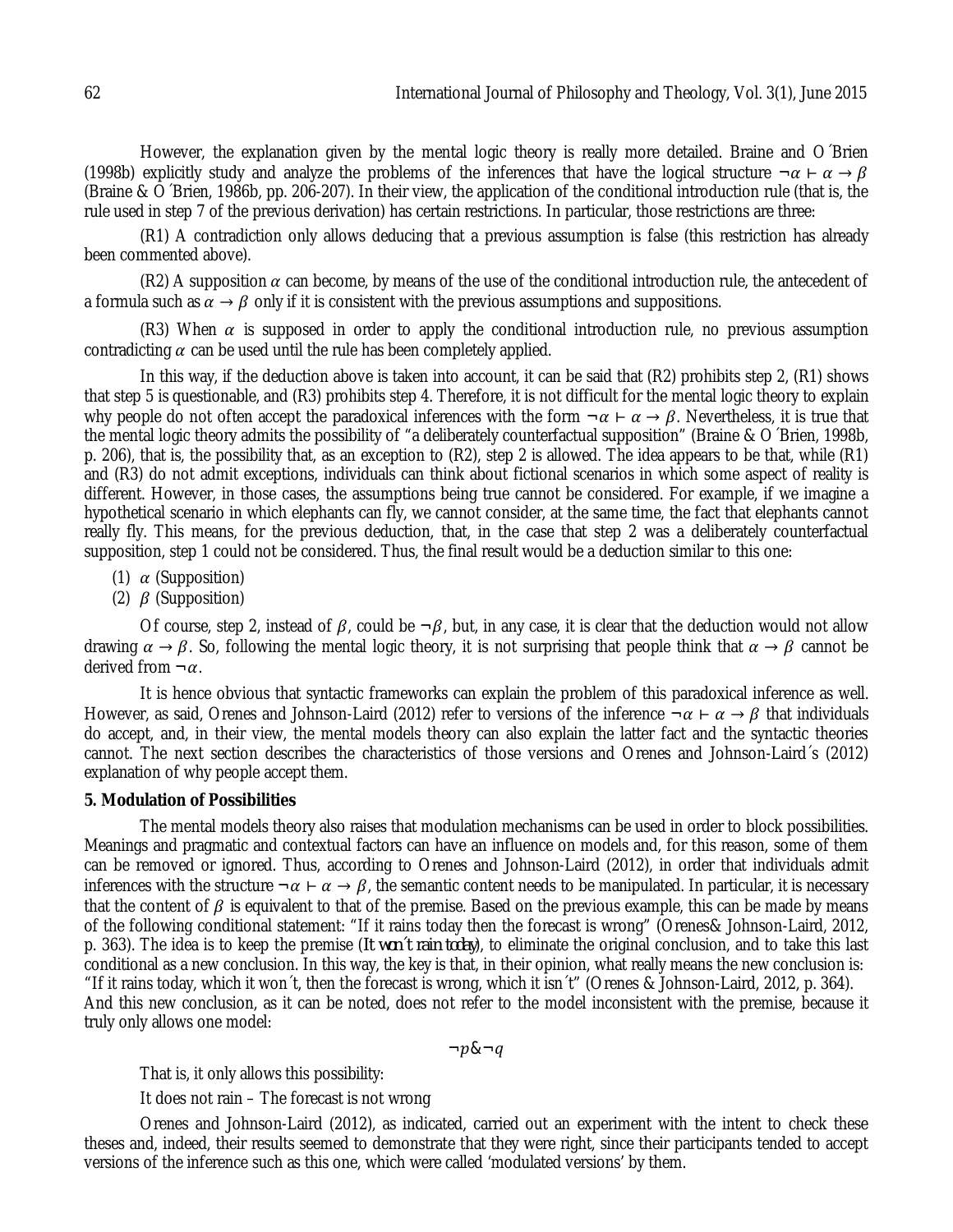The question is now whether or not syntactic frameworks can also explain why people tend to admit the modulated versions. Orenes and Johnson-Laird (2012) think that they cannot give an account in this regard, but I do not agree. In my opinion, syntactic explanations of Orenes and Johnson-Laird´s (2012) experimental findings are possible. I will try to show it in the following section.

### **6. The Modulated Versions from a Syntactic Point of View**

The key to understand what happens to the modulated versions from a syntactic point of view lies in the fact that the consequent of the conclusions of such versions refers to the premise. If the described Orenes and Johnson-Laird´s (2012) example is taken into account, it can be stated that it is not possible that it rains and, at the same time, the forecast is right. If it rains, the forecast is necessarily wrong, because, if the forecast is right, it must rain. Thus, if 'p' stands for 'it rains', it can be assumed that the real logical form of that example is  $\neg p \vdash p \rightarrow p$  (or, if preferred,  $\neg p \rightarrow \neg \neg p$ ). The conclusion is  $p \rightarrow p$ , and not  $p \rightarrow q$  because, as said, in this scenario, p and q seem to be equivalent, or at least so closely connected that it is possible to exchange one of them for the other. This can be seen more clearly if other examples of modulated inference given by Orenes and Johnson-Laird (2012) are taken into account. One of those examples is as follows: "The experiment won´t work. Does it follow that if the experiment works then this prediction is false?" (Orenes & Johnson-Laird, 2012, p. 374). Obviously, it can be thought that the logical form of the conclusion of this new inference is really  $p \to p$ , since the fact that the prediction is false means that the experiment works.

### Something similar happens to this other example:

"The politicians won´t pass the budget. Does it follow that if the politicians do pass the budget then many of them changed their views?" (Orenes & Johnson-Laird, 2012, p. 374). Evidently, it this context, a change in politicians´ view involves that they pass the budget.

## A fourth example is this one:

"Lorraine will win her tennis match. Does it follow that if Lorraine doesn´t win her tennis match then this expectation was incorrect?" (Orenes& Johnson-Laird, 2012, p. 374). Clearly,  $p$  and  $q$  are also equivalent here, since the expectation is that Lorraine wins the match.

### One last example can be as follows:

"Lawrence is going on strike. Does it follow that if Lawrence doesn´t go on strike then his colleagues were mistaken about him?" (Orenes & Johnson-Laird, 2012, p. 374). It is also obvious in this case that what Lawrence´s colleagues thought about him is that he was going on strike and that, therefore,  $p$  and  $q$  can be exchanged in this scenario as well.. In my view, these analyses of Orenes and Johnson-Laird´s (2012) examples are strong enough to assume that the true logical form of the conclusions of their modulated inferences is not  $p \to q$ , but  $p \to p$ . However, if my argument is correct, it can be syntactically explained why the modulated versions tend to be considered as valid by people. As it can be checked in Table 2,  $v(p \to p) = 1$  both if  $v(p) = 1$  and if  $v(p) = 0$ , which means that  $p \to p$ , unlike  $p \to q$ , is a tautology, and a tautology is hard to reject. Thus, it can be claimed that individuals usually accept the modulated versions of the inference  $\neg \alpha \vdash \alpha \rightarrow \beta$  because the conclusions of such versions are really tautologies.

| Table 2: Truth Table Corresponding to $p \rightarrow p$ |  |  |
|---------------------------------------------------------|--|--|
|---------------------------------------------------------|--|--|

It is evident, nevertheless, that this argument can be questioned in a sense. If the cause that the paradoxical versions are not admitted is that their conclusions are less informative than their premises, the fact that the conclusion is a tautology does not seem to solve the problem. Tautologies are obvious sentences, and, precisely because they are obvious, it can be thought that they are uninformative. Nonetheless, this criticism can be responded in two ways.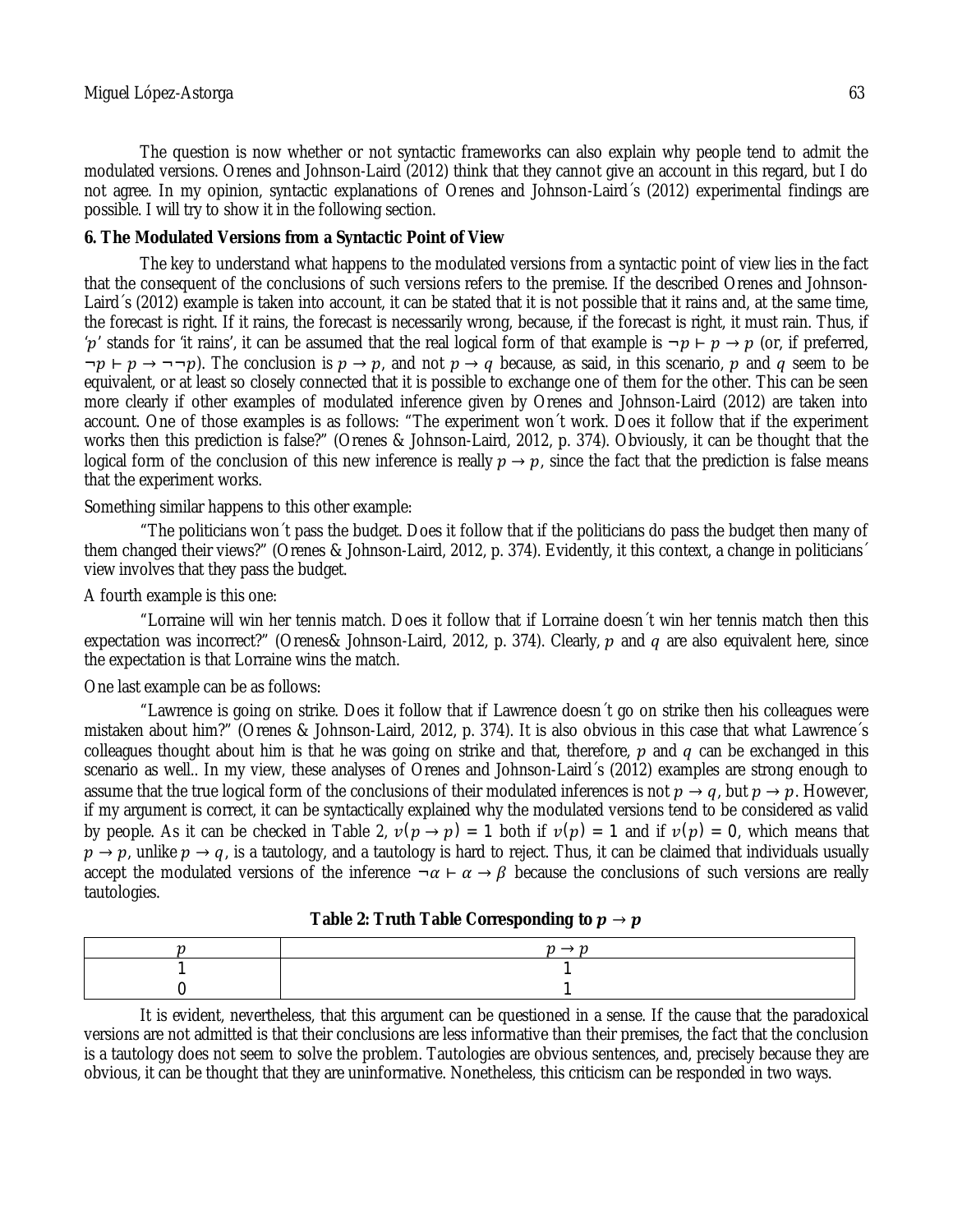Firstly, it can be argued that, as said, although tautologies are not very informative, they are difficult to reject under any circumstances. Thus, it can be stated that, in general, people do not accept inferences in which there is a premise that is more informative than the conclusion, and that, however, there is an exception for that. That exception refers to tautologies. Tautologies are unquestionable sentences and individuals tend to admit them in any scenario. But, if this argument is unconvincing, other account is possible too. The mental logic theory, which, as mentioned, speaks about a logic different to standard logic, can explain why individuals accept the modulated versions as well. In the scenario of the rain and the forecast, a fact is known: it will not rain, i.e.,  $\neg p$ . Therefore, to suppose that it rains, i.e., to suppose  $p_i$ , is to raise "a deliberately counterfactual supposition" (Braine & O´Brien, 1998, p. 206). Nevertheless, as indicated, according to the mental logic theory, when a fictional scenario is imagined, actual data cannot be taken into account, which means that, if p is assumed, the premise  $\neg p$  cannot be considered. In this way, the corresponding derivation would have this structure:

(1)  $p$  (Supposition)

It is evident that this only datum does not enable many more steps or many conclusions, but it is also clear that it does enable an interesting deduction. Step 2 can be  $p$  again by reiteration and, in this way, step 3 can be in turn  $p \rightarrow p$  by the conditional introduction rule. The derivation hence would be as follows:

- (1)  $p$  (Supposition)
- (2)  $p$  (Reiteration 1)
- (3)  $p \rightarrow p \rightarrow$  Introduction 1-2)

None of these three steps contravenes (R1), (R2), or (R3). In addition, the *Reduction ad Absurdum* rule is not involved. Therefore, if it is assumed that the real logical form of the conclusions of the modulated versions of the inference  $\neg \alpha \vdash \alpha \rightarrow \beta$  is not  $\alpha \rightarrow \beta$ , but  $\alpha \rightarrow \alpha$ , approaches such as that of the mental logic theory can also explain why such versions are accepted.

### **7. Conclusions**

The previous pages show us that Orenes and Johnson-Laird´s (2012) experiment with paradoxical and modulated versions of the inference  $\neg \alpha \vdash \alpha \rightarrow \beta$  is not decisive. Of course, it does not demonstrate that human mind works by means of syntactic rules (whether such rules are those of Gentzen´s propositional calculus or those of the mental logic theory). In fact, Orenes and Johnson-Laird´s (2012) explanation, which is based on the mental models theory, is very solid and convincing. However, the fact that their results can also be interpreted from syntactic frameworks can cause doubts and indicate to us that it is necessary to continue to research on these issues. Perhaps other kind of experiment that can be considered as more crucial is required, but we cannot forget that there is also the possibility to find links or relations between the semantic and the syntactic approaches. For example, López-Astorga (2013a, 2013b) raises that the same results can be interpreted both from the mental models theory and from a syntactic or formal theory, and arguments such as those given by Bermúdez (2003) or Heil (2009) enable us to think about an inclusive theory in which both logical rules and semantic models have a role. In any case, the real problem for the formal frameworks does not appear to be the contradictions or the *Reduction ad Absurdum* rule, because the difficulties that they generate can be eliminated by the mental logic theory.

Certainly, it is a problem that, in Gentzen´s propositional calculus, a contradiction can lead to any formula. Nonetheless, as indicated, following the mental logic theory, we must not assume all the rules and principles of that calculus. We can perfectly suppose that, in the real human reasoning, contradictions only allow affirming that an assumption is false. Furthermore, the *Reduction ad Absurdum* rule is not required to explain from syntax why the modulated versions of  $\neg \alpha \vdash \alpha \rightarrow \beta$  tend to be considered as valid. The true problem is that it is hard to find a clear relation between logical forms and expressions in natural language. According to the mental models theory, to find such a relation is not needed, since human reasoning works analyzing possibilities or models, and, in its view, logical forms are not required. However, such forms are essential for the syntactic approaches, which require, if not an algorithm, at least a more or less systematic procedure, or a more or less rigorous method, for detecting them. Undoubtedly, this fact can be considered to be a plus for the mental models theory.